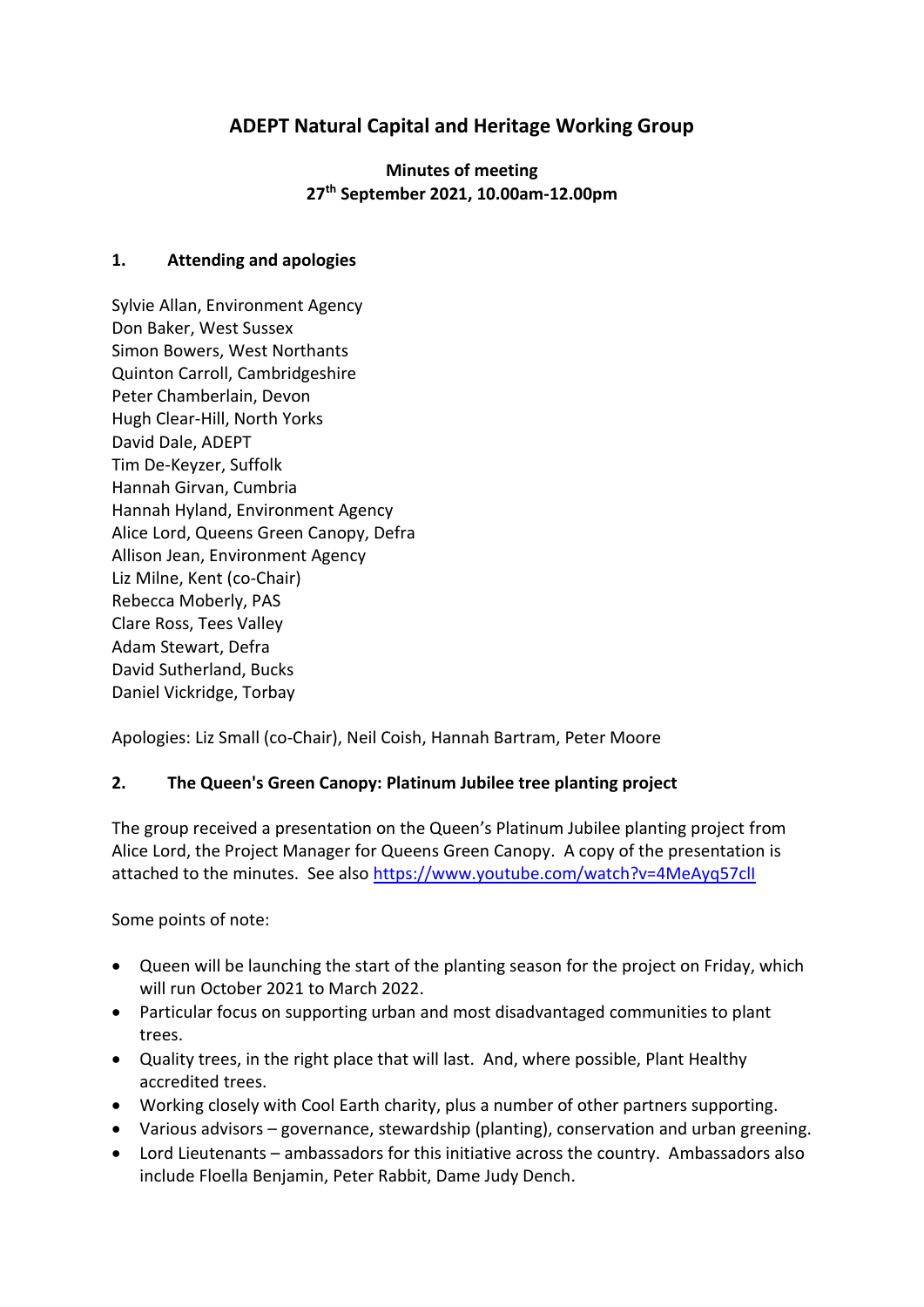- Delivery through stewardship, conservation (dedication) and education and training.
- Stewardship delivered through:
	- o Whips and saplings ins schools and communities (Woodland Trust 3 millions whips for free to schools and communities).
	- o Community woodlands and groves.
	- o Majestic avenues
	- o Large celebration trees
- Conservation: dedicating 70 ancient woodlands and 70 ancient/veteran trees.
- Education and training: junior forester award available from  $1<sup>st</sup>$  October. Also looking to get young 18 people in London into jobs within the green sector – pilot using kick start funding to support this; 80% of roles already filled.
- Corporate and public sponsorship can dedicate tree.
- Working towards  $3^{rd}$  June to  $6^{th}$  June, the official celebratory weekend.
- There will be a second planting phase October 2022 to December 2022.
- From Friday can register tree on the Queens Green Canopy website.

Discussion and questions:

- Ancient woodlands half of nominations in; and ancient trees nominations already in. Sites/trees have been identified so not really opportunity to put forward trees in location (but may already be included). Noted that it would be helpful to know where all the agreed dedicated ancient woodlands and veteran trees are so that we can be aware as part of local celebrations
- Use and impact of plastic tree guards?
- Each city is nominating a school for a large celebration tree.
- Any tree planted, for instance those with government grants, can be dedicated to the QGC – simply log on QGC map online.
- Issue of skills and capacity within this sector raised.
- Risk of trees planted not surviving into future was noted.
- Relevance of coppice or commercial woods/forests planting? Perhaps not relevant to QGC because will be lost and could not be part of that lasting legacy.
- Issues with tree supply noted. Nurseries are engaged with work but is a potential challenge, especially when trying to keep them native grown and Plant Healthy accredited. Also noted that its just first tree in the ground within timeframe – accept that there may be subsequent planting for larger scale projects.
- What about natural regeneration? More difficult to map but could be an area be identified and dedicated to jubilee?
- Potential role of community tree nurseries?
- Hope is that QGC will leave a legacy of awareness and engagement in this agenda as well as the trees in ground.

**Action: Alice to advise on where dedicate ancient woodlands and ancient trees are located – will be announced in spring 2022.**

**Action: Liz to follow up with Alice as to whether any more can be said about ancient woodlands/trees to be included prior to announcement in spring.**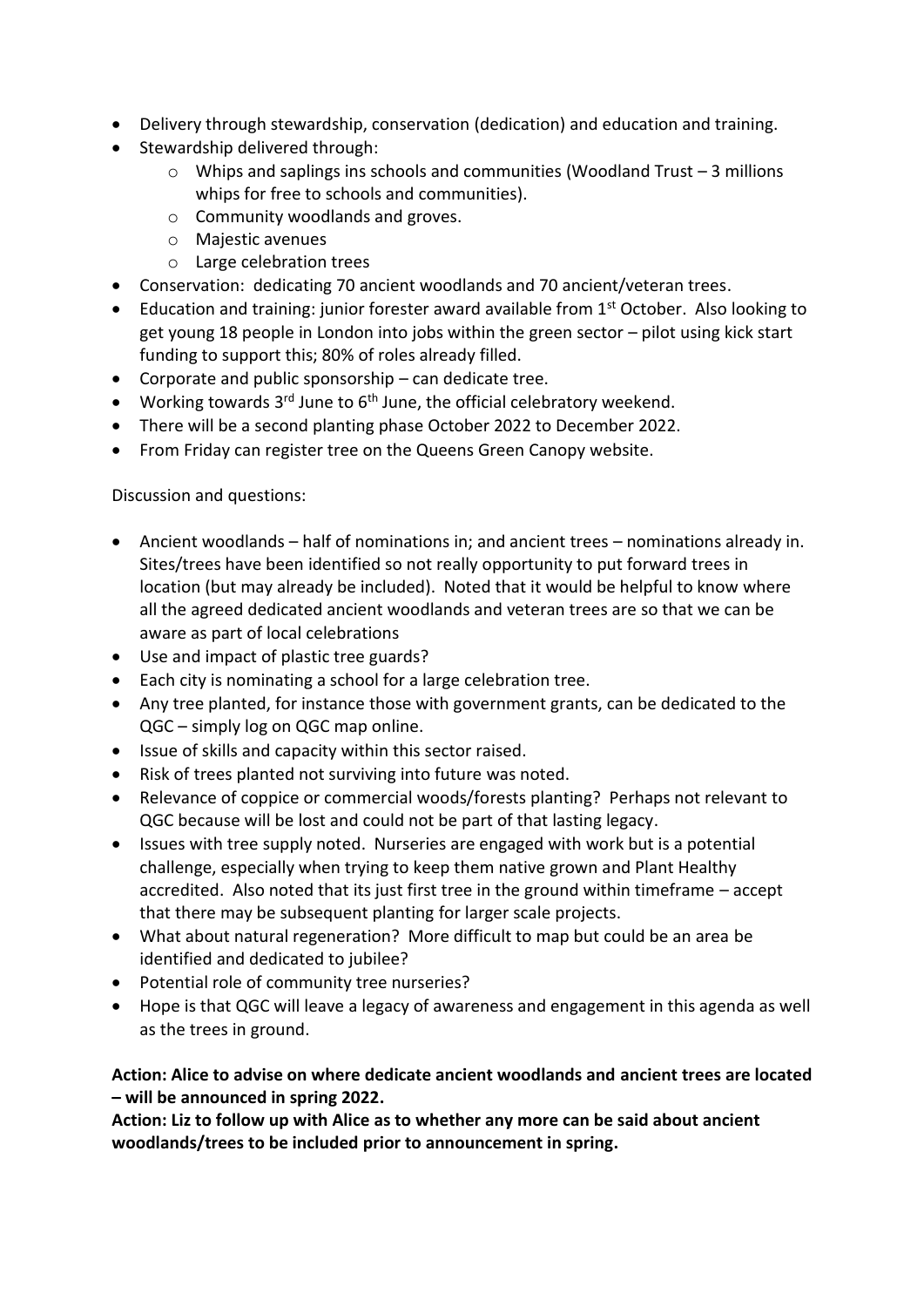**Action: Liz to forward on details of biodegradable tree guards to group.** (Link to short case study copied below – further details will follow as a fuller case study is currently being written up)

[https://www.kent.gov.uk/environment-waste-and-planning/nature-and](https://www.kent.gov.uk/environment-waste-and-planning/nature-and-biodiversity/trees/case-study-biodegradable-tree-guards)[biodiversity/trees/case-study-biodegradable-tree-guards](https://www.kent.gov.uk/environment-waste-and-planning/nature-and-biodiversity/trees/case-study-biodegradable-tree-guards)

#### **3. Update on PAS BNG project – Rebecca Moberly, Planning Advisory Service**

The group received an update on the PAS project from Rebecca Moberly. Planning Advisory Service. A copy of the presentation is attached to the minutes.

Some points of note:

- Two year project funded by Defra supporting LPAs in implementation of BNG.
- 50% of LPAs engaged but confidence is patchy.
- Need for a coherent local strategy for BNG.
- Emerging themes for LPAs:
	- o Implementation through privately-led development
	- o Working within a new national system still some unknowns
	- $\circ$  Assessing the wider planning balance questions around viability
	- o Impact on plans at various stages of development
	- $\circ$  Stacking or additionality and limited land to provide for this
	- o Capacity and capability
- Until we have secondary legislation difficult to address some of these issues.
- Developing the "journey" for BNG, embedding BNG corporate place-making principles and governance.
- Defra consultation on BNG secondary legislation expected in Autumn 2021 and also further details on how new burdens will be met.
- PAS project doing some more work on capacity and capability building on ALGE/ADEPT/Defra project.

**Action: Rebecca to send link for planners training next month** (link copied below). [https://www.eventbrite.co.uk/e/biodiversity-metric-3-for-local-authority-planners](https://www.eventbrite.co.uk/e/biodiversity-metric-3-for-local-authority-planners-registration-170269888821?aff=ebdsoporgprofile)[registration-170269888821?aff=ebdsoporgprofile](https://www.eventbrite.co.uk/e/biodiversity-metric-3-for-local-authority-planners-registration-170269888821?aff=ebdsoporgprofile)

Discussion and questions:

- Suggested that it would be useful to undertake a stress test of authorities' readiness what are they doing already?
- Noted that there is a concern over progressing work now but it being found to not be in line with secondary legislation etc as it emerges. It may even prove as tricky for those already doing BNG as those authorities starting from scratch because their systems/approaches are not complimentary with new legislation, guidance etc.
- Suggested that it would be useful for the project to advise on what can be done now (with limited risk of becoming outdated/superseded) and what might be better waiting till secondary legislation and guidance is published.
- Kent BNG viability assessment work noted.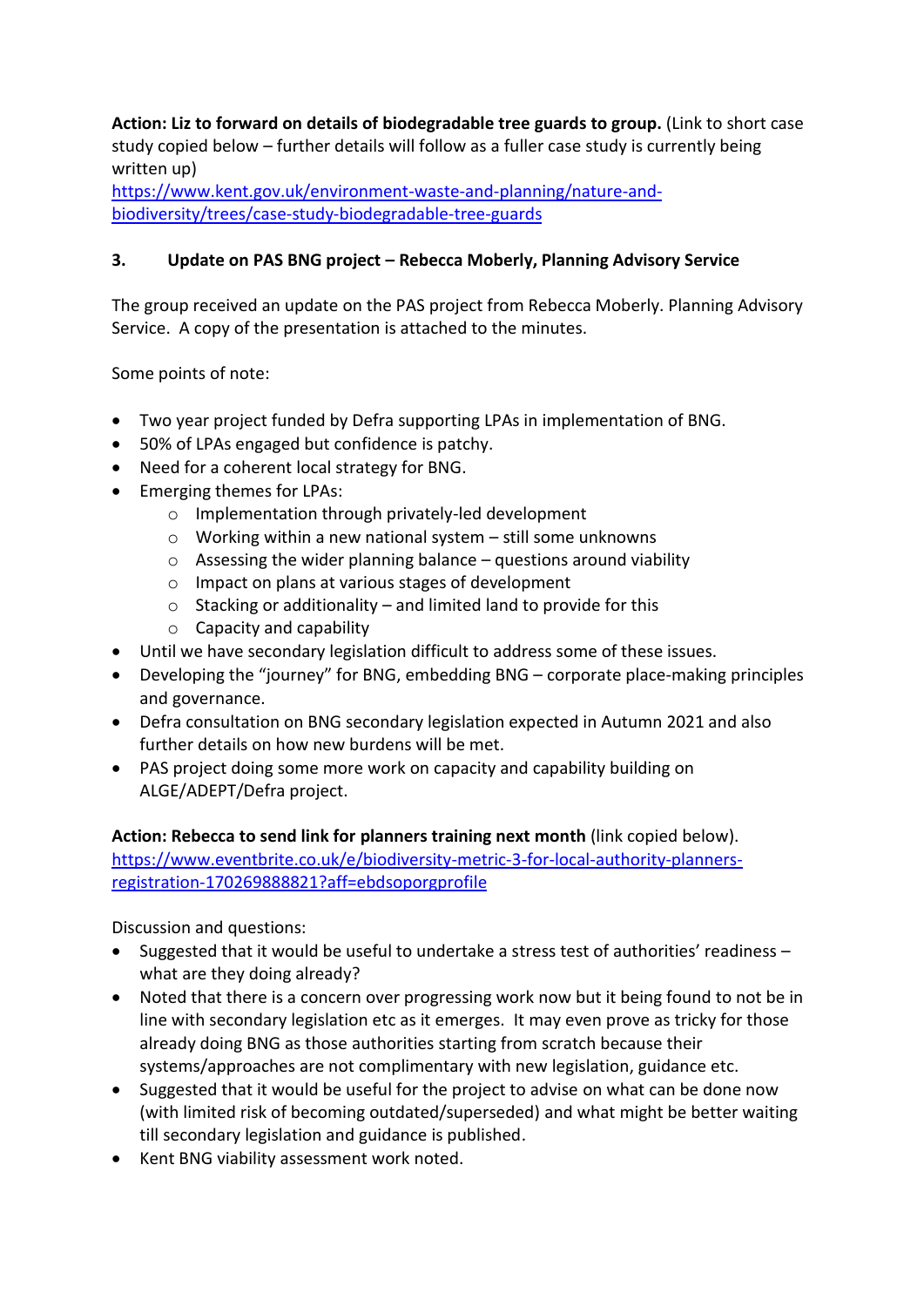• Noted that when delivering training to planners that the message isn't lost that this process still needs professional ecological advice on the LPA side. Questioned what training is being made available for LPA ecologists?

### **Action: Liz to discuss where training for LPA ecologists will come from with PAS, ALGE and ADEPT.**

### **5. Local Nature Recovery Strategies**

The LNRS pilots and consultation were discussed; some points of note included:

- Lessons being used to build LNRS policy further there is more than is in pilot report. And engagement continues with those pilot areas. Pilots have given indication of resources and burdens funding required – pilots showed that more funding would be needed. Also pilots showed that more than the 6 months the pilots had is needed; instead 12-18 months is expected timescale for development of LNRS (depending on complexity of local administration).
- Secondary legislation and statutory guidance will be required before instruction of LNRS. Also national mapping/data needs to be in place. Working on April 2022 as date of commencement.
- 50 LNRS, roughly county based.
- Letters have been sent to Chief Execs at upper tier authorities to start conversation about who should lead and the scale.
- Question about the balance between the NE resource and what actually comes to responsible authority as new burdens funding; noted that the NE resource is additional to burdens funding.
- Noted that the issue of not having responsible authority confirmed makes it difficult to ensure money is committed for 2022/23 at the authority level.

ADEPT response to LNRS consultation:

- Interface of planning with LNRS ADEPT planning group LNRS meeting on 27<sup>th</sup> September. Members of NC&H group invited.
- ADEPT/Defra confidential workshop on LNRS in October (date to be confirmed). Tim De-Keyzer and Quinton Carroll volunteered. Noted that Liz Small would also likely want to be involved if available.
- ADEPT will be doing a joint response to LNRS consultation with Blueprint.
- Defra LNP LNRS workshop also noted.
- LNRS consultation comments outside of set questions welcomed but would be better through ADEPT forums and meetings.

### **Action: David Dale to send Claire Ross details of LNRS planning meeting.**

#### **6. Dasgupta Review**

Item delayed to November meeting